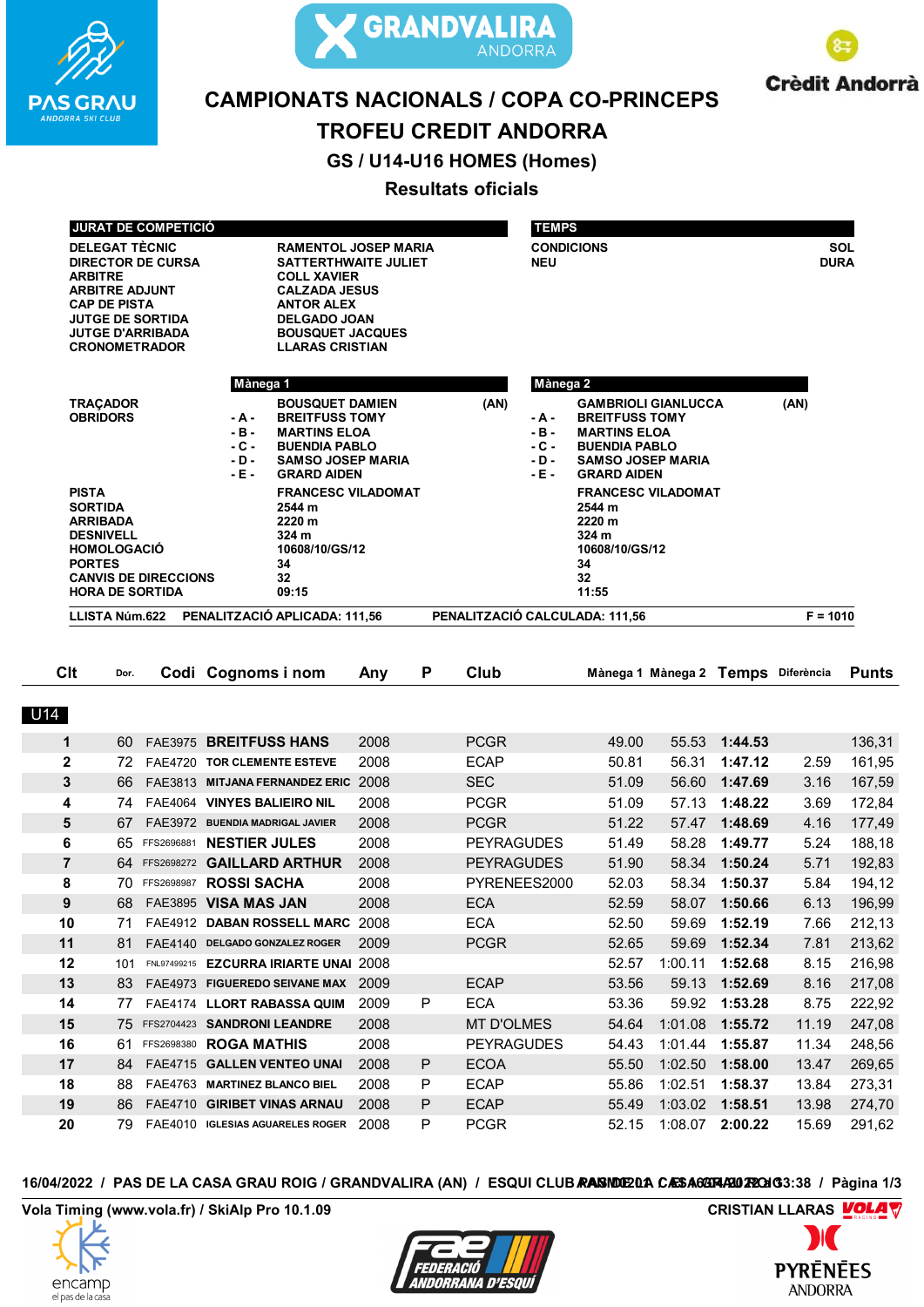### **CAMPIONATS NACIONALS / COPA CO-PRINCEPS TROFEU CREDIT ANDORRA** GS / U14-U16 HOMES (Homes) **Resultats oficials**

| <b>Clt</b>               | Dor. | Codi Cognoms i nom                         | Any  | P | Club                |       | Mànega 1 Mànega 2 Temps Diferència |                 |       | <b>Punts</b> |
|--------------------------|------|--------------------------------------------|------|---|---------------------|-------|------------------------------------|-----------------|-------|--------------|
| 21                       | 93   | FAE4709 GIRIBET VINAS JORDI                | 2008 | P | <b>ECAP</b>         | 56.31 |                                    | 1:04.12 2:00.43 | 15.90 | 293,70       |
| 22                       | 89   | FAE4626 BEA JULIA MAX                      | 2009 | Ρ | <b>PCGR</b>         | 56.89 |                                    | 1:05.13 2:02.02 | 17.49 | 309,44       |
| 23                       | 91   | FAE4991 GUITARD MARQUEZ IAN 2009           |      | P | <b>ECAP</b>         | 57.38 |                                    | 1:07.17 2:04.55 | 20.02 | 334,49       |
| 24                       | 95   | FAE4326 LUJAN LOPEZ ALAN 2009              |      | Р | <b>SEC</b>          | 58.80 | 1:07.00                            | 2:05.80         | 21.27 | 346,86       |
| 25                       | 92   | FAE4059 PRATS MARTINEZ MARTI               | 2009 | P | <b>ECOA</b>         | 58.85 |                                    | 1:10.16 2:09.01 | 24.48 | 378,64       |
| 26                       | 98   | FAE4251 PUIG GONZALEZ JAN                  | 2009 | P | <b>ECOA</b>         | 59.19 | 1:11.14                            | 2:10.33         | 25.80 | 391,70       |
| 27                       |      | 94 FAE3969 AYMAMI VILLALBA JAN 2008        |      | P | <b>PCGR</b>         |       | 1:03.09  1:08.08  2:11.17          |                 | 26.64 | 400,02       |
| Absents - Mànega 1 (4)   |      |                                            |      |   |                     |       |                                    |                 |       |              |
|                          |      | 85 FAE4285 TORRAS GRAU GABRIEL             | 2009 | P | <b>SEC</b>          |       |                                    |                 |       |              |
|                          |      | 90 FAE4939 POU BIFET NICOLAS 2009          |      | P | <b>ECAP</b>         |       |                                    |                 |       |              |
|                          | 97   | FAE5612 CAHUZAC AGUSTIN                    | 2009 | P | <b>ECA</b>          |       |                                    |                 |       |              |
|                          |      | 102 FNL97500047 BERAZA SALNUEVA JULEN 2009 |      |   |                     |       |                                    |                 |       |              |
| Abandons - Mànega 1 (11) |      |                                            |      |   |                     |       |                                    |                 |       |              |
|                          |      | 62 FAE4169 PEREZ SANSA MARCEL 2008         |      |   | <b>PCGR</b>         |       |                                    |                 |       |              |
|                          |      | 69 FAE4708 AUDER MARTIN                    | 2008 |   | <b>ECAP</b>         |       |                                    |                 |       |              |
|                          |      | 73 FAE3956 ROGEL SARRAT JORDI              | 2008 |   | <b>PCGR</b>         |       |                                    |                 |       |              |
|                          | 76 - | FAE4536 BAZAROV ILIA                       | 2009 |   | <b>ECOA</b>         |       |                                    |                 |       |              |
|                          | 78 - | FAE4247 GUIMERA VILLARO ERIC               | 2009 |   | <b>ECOA</b>         |       |                                    |                 |       |              |
|                          |      | 80 FAE4941 ARENY MOLNE ALEXANDRE           | 2009 |   | <b>ECAP</b>         |       |                                    |                 |       |              |
|                          |      | 82 FAE4082 BABI MOLNE LLORENC              | 2009 |   | <b>PCGR</b>         |       |                                    |                 |       |              |
|                          | 87   | FAE4996 VARGAS VENABLE JOEL                | 2009 | P | <b>ECAP</b>         |       |                                    |                 |       |              |
|                          | 96   | FAE4706 PERIS ROJO MAX                     | 2008 | P | <b>ECAP</b>         |       |                                    |                 |       |              |
|                          | 99   | FAE4883 HERNANDIS FERRER ARI               | 2008 | Р | <b>SEC</b>          |       |                                    |                 |       |              |
|                          |      | 100 FAE5827 TUBLANI RUHAN                  | 2009 | P | <b>ECA</b>          |       |                                    |                 |       |              |
| Abandons - Mànega 2 (2)  |      |                                            |      |   |                     |       |                                    |                 |       |              |
|                          |      | 63 FAE4410 COMELLAS ROSSELL ALEX 2009      |      |   | <b>ECA</b>          | 49.96 |                                    |                 |       |              |
|                          |      | 103 FNL9748998 GARITANO ITURBE LUKEN 2008  |      |   |                     | 49.00 |                                    |                 |       |              |
| U16                      |      |                                            |      |   |                     |       |                                    |                 |       |              |
| 1                        | 109  | FAE3619 CORNELLA GUITART SALVADOR          | 2006 |   | <b>ECA</b>          | 47.97 | 54.06                              | 1:42.03         |       | 111,56       |
| 2                        | 114  | FAE4625 <b>BEA JULIA TONI</b>              | 2006 |   | <b>PCGR</b>         | 49.36 | 53.64                              | 1:43.00         | 0.97  | 121,16       |
| 3                        | 131  | <b>FNL97497755 ROS AZANZA ENEKO 2006</b>   |      |   |                     | 49.95 | 53.43                              | 1:43.38         | 1.35  | 124,92       |
| 4                        |      | 110 FAE4417 SALINAS SANCHIS CARLOS 2006    |      |   | <b>PCGR</b>         | 49.06 | 54.33                              | 1:43.39         | 1.36  | 125,02       |
| 5                        | 107  | FAE3958 DELGADO GONZALEZ MARC              | 2006 |   | <b>PCGR</b>         | 49.52 | 54.48                              | 1:44.00         | 1.97  | 131,06       |
| 6                        | 111  | FAE3808 TORRES PALMITJAVILA JAN            | 2007 |   | <b>PCGR</b>         | 49.80 | 54.49                              | 1:44.29         | 2.26  | 133,93       |
| 7                        | 106  | FAE4175 LLORT RABASSA MARTI                | 2006 | P | <b>ECA</b>          | 49.25 | 55.16                              | 1:44.41         | 2.38  | 135,12       |
| 8                        | 104  | FAE4686 DABAN ROSSELL NICO                 | 2006 |   | <b>ECA</b>          | 50.34 | 54.48                              | 1:44.82         | 2.79  | 139,18       |
| 9                        | 135  | FNL97497402 GARITANO IPARRAGIRRE JOSU 2006 |      |   |                     | 50.93 | 54.10                              | 1:45.03         | 3.00  | 141,26       |
| 10                       | 130  | FNL97496003 FLORES PRAT MANEX              | 2006 |   |                     | 51.04 | 54.46                              | 1:45.50         | 3.47  | 145,91       |
| 11                       | 134  | FNL97497927 BENITO ACEDO NICOLAS           | 2006 |   |                     | 51.68 | 54.41                              | 1:46.09         | 4.06  | 151,75       |
| 12                       | 117  | FAE3605 CARMONA ROYO IU                    | 2006 |   | <b>ECA</b>          | 51.43 | 55.07                              | 1:46.50         | 4.47  | 155,81       |
| 13                       |      | 121 FFS2688771 <b>BONIS LUCAS</b>          | 2007 |   | <b>SC PUYMORENS</b> | 51.77 | 56.15                              | 1:47.92         | 5.89  | 169,87       |
| 14                       |      | 116 FFS2681683 PASCUETS MOSSET ARNAU       | 2007 |   | <b>CS FT ROMEU</b>  | 52.02 | 56.05                              | 1:48.07         | 6.04  | 171,35       |
| 15                       |      | 129 FNL97499204 AZNAR CUBERO JORGE 2006    |      |   |                     | 52.36 | 56.23                              | 1:48.59         | 6.56  | 176,50       |
|                          |      |                                            |      |   |                     |       |                                    |                 |       |              |

16/04/2022 / PAS DE LA CASA GRAU ROIG / GRANDVALIRA (AN) / ESQUI CLUB RASIDIEDA CASA6GRAZIO 72CHO3:38 / Pàgina 2/3